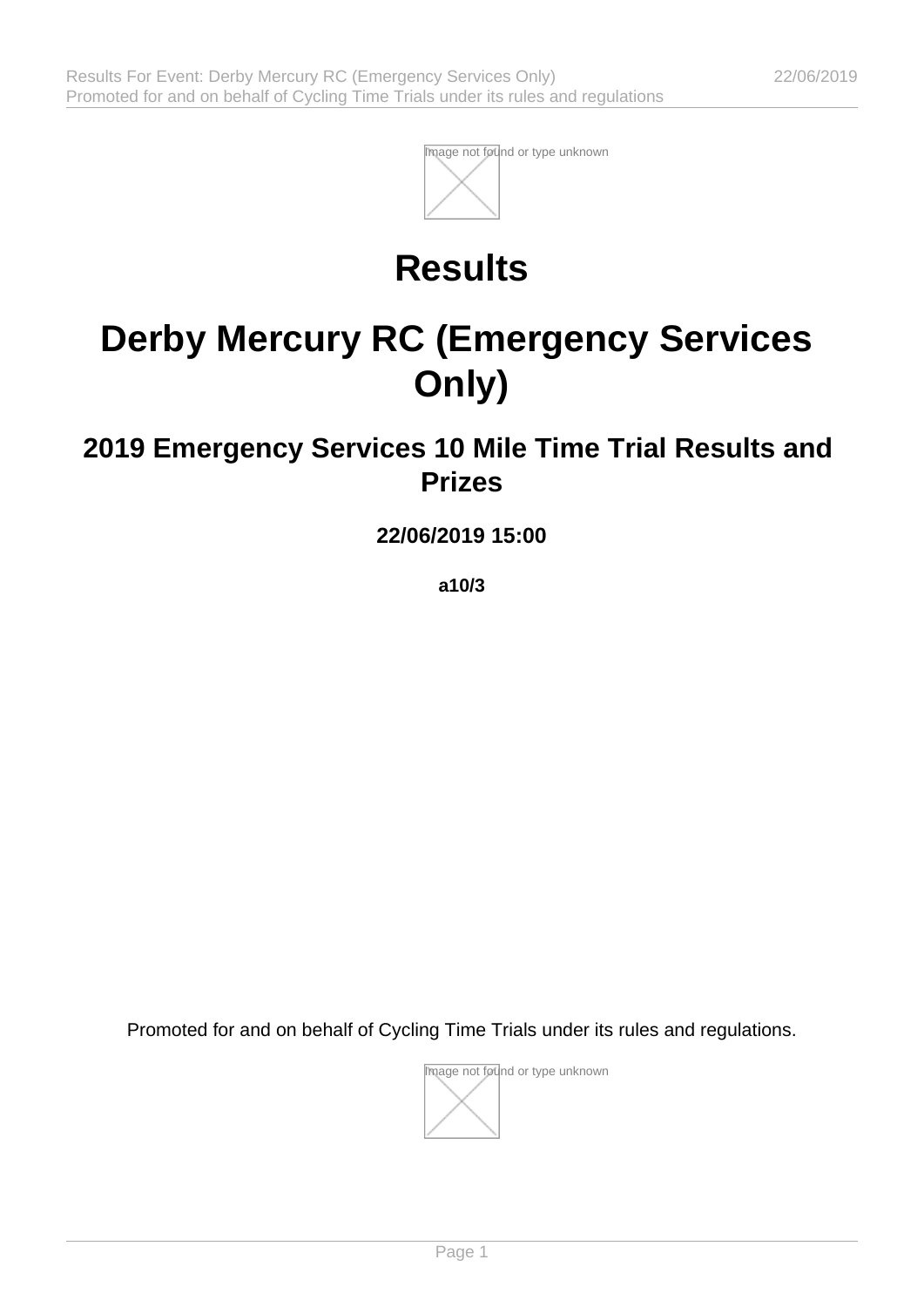Thank you to Paul and Margaret Harrison for food and drink duties, Crafty Wee Men for the Overall custom Trophies, Transition Coaching, MyWindSock.com, Andy Bishop, Mapperley CC for the use of their event signs, Sue Bowler (for the invaluable advice for a first time organizer) and anybody else whom I have missed. Last and by no means least thank you to the riders, it was all for you.

#### **Timekeepers**

I am eternally grateful to my time keepers for their help and advice.

Start: Steve Custance

Finish: Bill Stanley

#### **Marshals**

In no particular order, without these people this event would not of happened. Much Love and simply thank from me and without doubt from everyone whom competed.

Lindsay Cousins, Eleanor, Maddie, Andy Bailey (the muscles that pushed you off), Tom Pearson, Andy Pearson (whom also took some Photo's), Trendy, Rich Lord (finish assistant), Pete Crewe, Jessica Beyer, Carrie Cousins, Mark Harrison, Gary Wilson, Ian Scales, Matt Stretton, Harry Crew, Aaron Hodgkinson and Jason Varnam (Results Board)

#### **Awards**

one person one prize (NO PINZ VOUCHERS)

10 Mile Overall

- 1. Chris Smart £40
- 2. Terry Wilkinson £30
- 3. Blair Buss £20
- 4. Paul Blackburn £10

10 Mile Vet's

- 1. John Lucock £40
- 2. Nev Martin £30
- 3. James Garrett £20
- 4. Eddie Humphreys £10
- 10 Mile Ladies
	- 1. Emma Lewis £40
	- 2. Lisa Hurrell £30
	- 3. Suzy Patience £20
	- 4. Vicki Standen £10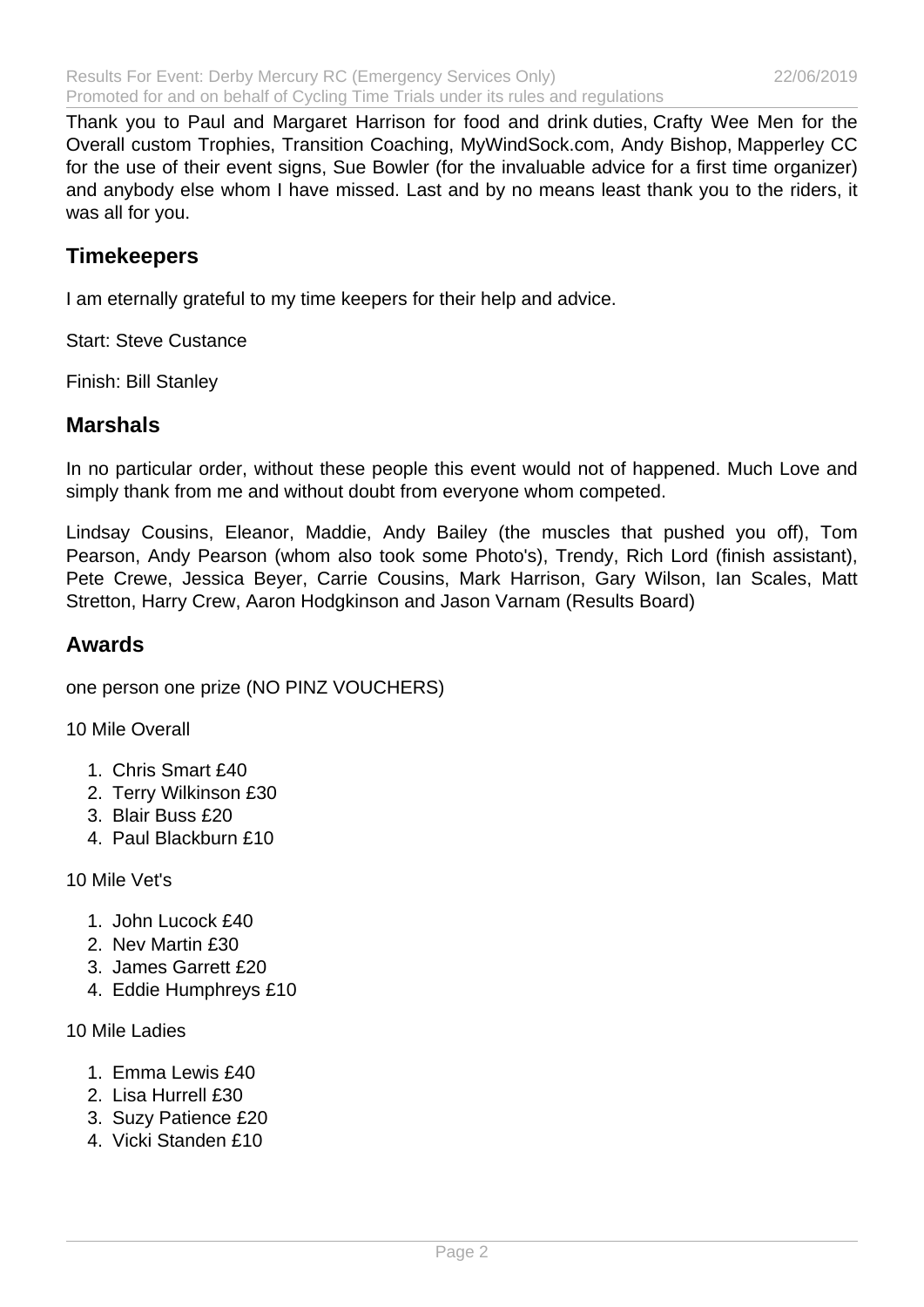#### Lantern Rouge.

Roger Morrison £10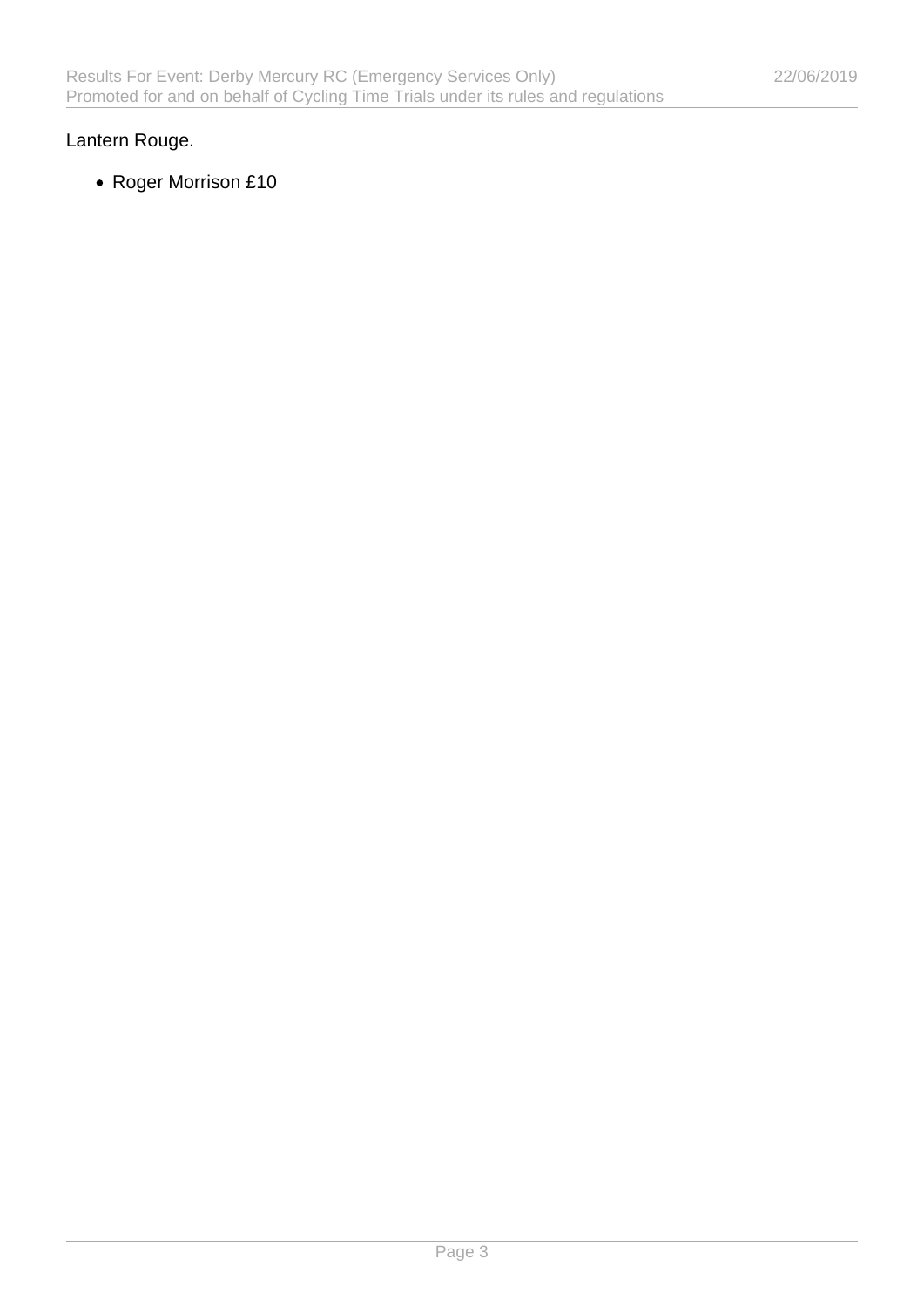| Position | <b>First Name</b>  | Last Name         | Gender  | Category | Club                                                                | Time     | Avg.<br>Speed |
|----------|--------------------|-------------------|---------|----------|---------------------------------------------------------------------|----------|---------------|
| 11       | <b>Chris</b>       | <b>Smart</b>      | Male    | Vet      | <b>GTR - Return To Life</b>                                         | 00:19:06 | 31.414<br>Mph |
| 2        | John               | Lucock            | Male    | Vet      | Born to Bike - Bridgtown<br>Cycles                                  | 00:19:26 | 30.875<br>Mph |
| 3        | Emma               | Lewis             | lFemale | Senior   | The Independent Pedaler -<br>Nopinz                                 | 00:19:43 | 30.431<br>Mph |
| 4        | Terry              | <b>Wilkinson</b>  | Male    | Senior   | <b>Barnesbury CC</b>                                                | 00:20:19 | 29.532<br>Mph |
| 5        | Nev                | <b>Martin</b>     | Male    | Vet      | <b>GS Metro</b>                                                     | 00:20:32 | 29.221<br>Mph |
| 6        | <b>Blair</b>       | <b>Buss</b>       | Male    | Vet      | <b>Halifax Imperial Wheelers</b>                                    | 00:20:34 | 29.173<br>Mph |
| 7        | James              | <b>Garrett</b>    | Male    | Vet      | Caesarean CC (Jersey)                                               | 00:20:35 | 29.15<br>Mph  |
| 8        | Paul               | <b>Blackburn</b>  | Male    | Vet      | Coveryourcar.co.uk RT -<br><b>Fitted and Tailored Car</b><br>Covers | 00:20:38 | 29.079<br>Mph |
| 9        | Darren             | <b>Webb</b>       | Male    | Vet      | Somerset Road Club                                                  | 00:20:41 | 29.009<br>Mph |
| 10       | Eddie              | <b>Humphreys</b>  | Male    | Vet      | Loughborough Phoenix CC                                             | 00:20:43 | 28.962<br>Mph |
| 11       | <b>Matt</b>        | Hennon            | Male    | Vet      | <b>GTR - Return To Life</b>                                         | 00:21:00 | 28.571<br>Mph |
| 12       | James              | <b>Gibney</b>     | Male    | Senior   | POLICE SPORT UK CRT<br>(PSUKCRT)                                    | 00:21:01 | 28.549<br>Mph |
| 13       | Gary               | <b>Blackman</b>   | Male    | Vet      | POLICE SPORT UK CRT<br>(PSUKCRT)                                    | 00:21:03 | 28.504<br>Mph |
| 15       | Paul               | <b>Shallicker</b> | Male    | Vet      | Coveryourcar.co.uk RT -<br><b>Fitted and Tailored Car</b><br>Covers | 00:21:05 | 28.458<br>Mph |
| 16       | <b>Mike</b>        | <b>Dalton</b>     | Male    | Vet      | <b>Stockton Wheelers CC</b>                                         | 00:21:07 | 28.414<br>Mph |
| 17       | <b>Steve</b>       | Legg              | Male    | Vet      | a3crg                                                               | 00:21:10 | 28.346<br>Mph |
| 18       | <b>Bret</b>        | <b>Wilks</b>      | Male    | Vet      | <b>Ilkeston Cycle Club</b>                                          | 00:21:12 | 28.302<br>Mph |
| 19       | <b>Ross</b>        | Gray              | Male    | Senior   | Allen Valley Velo                                                   | 00:21:22 | 28.081<br>Mph |
| 20       | <b>Christopher</b> | <b>Dursley</b>    | Male    | Vet      | Coveryourcar.co.uk RT -<br><b>Fitted and Tailored Car</b><br>Covers | 00:21:32 | 27.864<br>Mph |
| 21       | William            | <b>Bonar</b>      | Male    | Senior   | <b>GTR - Return To Life</b>                                         | 00:21:37 | 27.756<br>Mph |
| 22       | Simon              | <b>Medlyn</b>     | Male    | Senior   | PSSA Cycling Club                                                   | 00:21:40 | 27.692<br>Mph |
| 23       | <b>Michael</b>     | <b>Wills</b>      | Male    | Vet      | <b>Team Lutterworth Cycle</b><br>Centre                             | 00:21:42 | 27.65<br>Mph  |
| 24       | <b>Steve</b>       | <b>Bray</b>       | Male    | Vet      | Salt and Sham Cycle Club                                            | 00:21:44 | 27.607<br>Mph |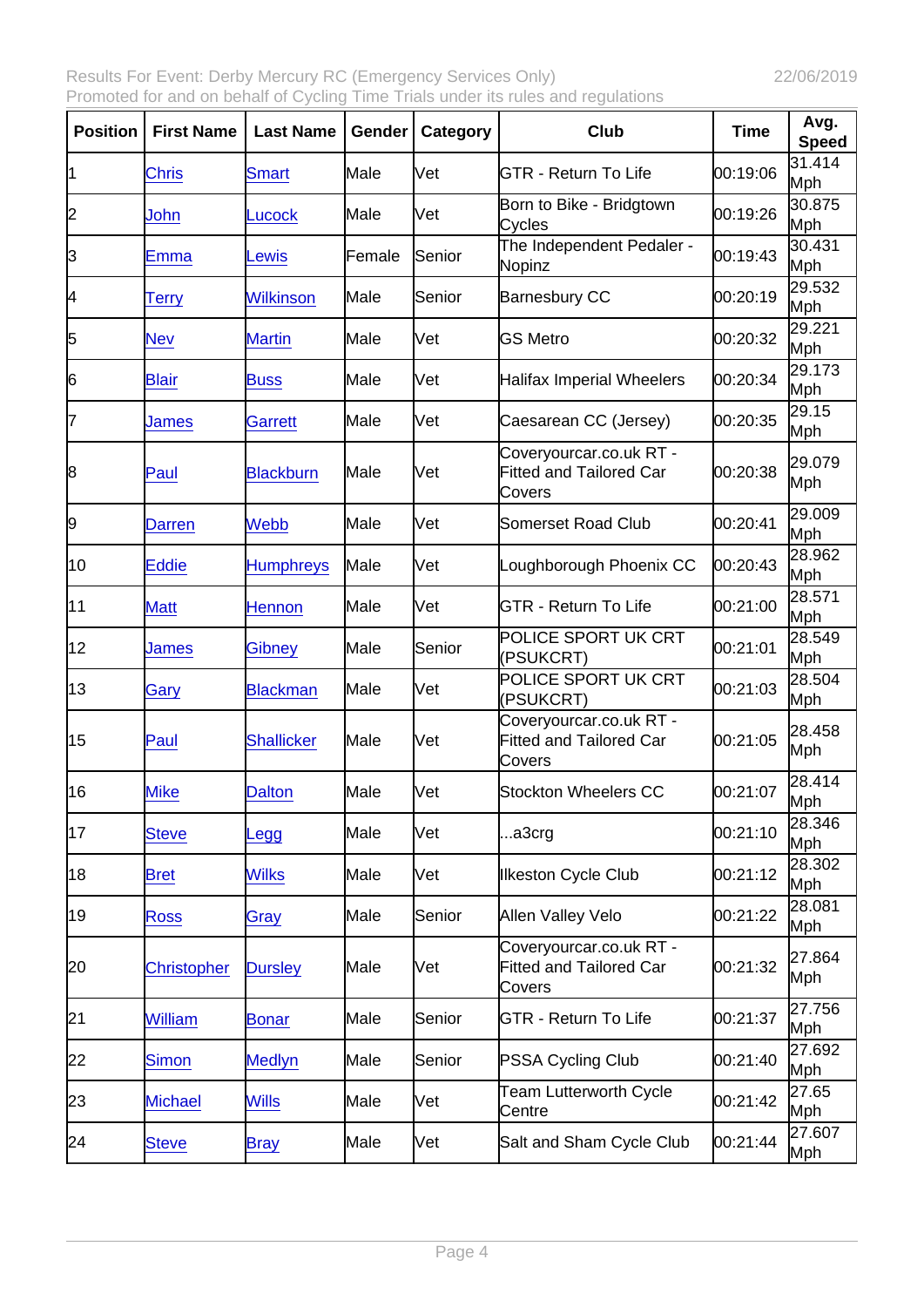| Position   | <b>First Name</b> | Last Name        | Gender | Category | Club                                         | Time     | Avg.<br>Speed |
|------------|-------------------|------------------|--------|----------|----------------------------------------------|----------|---------------|
| 25         | <b>David</b>      | Linsley          | Male   | Vet      | Tyne & Wear Fire & Rescue<br>Service CC      | 00:22:00 | 27.273<br>Mph |
| 26         | Alan              | <b>McCaffrey</b> | Male   | Vet      | Ross-shire Roads CC                          | 00:22:05 | 27.17<br>Mph  |
| 27         | Graeme            | Carter           | Male   | Vet      | <b>Stockton Wheelers CC</b>                  | 00:22:06 | 27.149<br>Mph |
| 28         | <b>Timothy</b>    | <b>Nuttall</b>   | Male   | Vet      | Adept Cycling                                | 00:22:13 | 27.007<br>Mph |
| 29         | Joseph            | <b>Hunter</b>    | Male   | Senior   | Allen Valley Velo                            | 00:22:24 | 26.786<br>Mph |
| 30         | Andy              | Cowie            | Male   | Vet      | <b>Glasgow Wheelers</b>                      | 00:22:25 | 26.766<br>Mph |
| 31         | <b>Steve</b>      | <b>Briance</b>   | Male   | Vet      | Leicester Forest CC                          | 00:22:26 | 26.746<br>Mph |
| 32         | <b>David</b>      | <b>Clarke</b>    | Male   | Vet      | <b>Harworth and District</b><br>Cycling Club | 00:22:33 | 26.608<br>Mph |
| 33         | Tim               | <b>Fowler</b>    | Male   | Vet      | <b>PSSA Cycling Club</b>                     | 00:22:35 | 26.568<br>Mph |
| 34         | Thomas            | Allen            | Male   | Vet      | West Yorks Police CC                         | 00:22:43 | 26.412<br>Mph |
| 35         | Graham            | <b>Hurrell</b>   | Male   | Vet      | <b>Basildon CC</b>                           | 00:23:03 | 26.03<br>Mph  |
| 36         | <b>Chris</b>      | <b>Fishleigh</b> | Male   | Vet      | Team DCP                                     | 00:23:12 | 25.862<br>Mph |
| 37         | Owen              | Messenger        | Male   | Vet      |                                              | 00:23:27 | 25.586<br>Mph |
| 38         | Peter             | <b>Jackson</b>   | Male   | Vet      | Macclesfield Wheelers                        | 00:23:46 | 25.245<br>Mph |
| 39         | Lisa              | <b>Hurrell</b>   | Female | Vet      | Maldon & District CC                         | 00:23:57 | 25.052<br>Mph |
| 40         | <b>Oliver</b>     | <b>Wright</b>    | Male   | Vet      | <b>Banbury Star Cyclists' Club</b>           | 00:24:02 | 24.965<br>Mph |
| 41         | <b>Suzy</b>       | <b>Patience</b>  | Female | Senior   | <b>Banbury Star Cyclists' Club</b>           | 00:24:18 | 24.691<br>Mph |
| 42         | <b>Chris</b>      | <b>Schofield</b> | Male   | Vet      | Melton Olympic CC                            | 00:24:27 | 24.54<br>Mph  |
| 43         | <b>Dominic</b>    | <b>Norcross</b>  | Male   | Vet      | <b>Team NBCC</b>                             | 00:24:31 | 24.473<br>Mph |
| 44         | <b>Vicki</b>      | <b>Standen</b>   | Female | Senior   | Born to Bike - Bridgtown<br>Cycles           | 00:25:36 | 23.437<br>Mph |
| 45         | Roger             | <b>Morrison</b>  | Male   | Vet      | PSSA Cycling Club                            | 00:26:29 | 22.656<br>Mph |
| DNS(A)     | Wayne             | Auton            | Male   | Vet      | Royal Navy & Royal Marines<br>CА             |          |               |
| DNS(A)     | Liz               | <b>Powell</b>    | Female | Vet      | DRAG2ZERO                                    |          |               |
| DNS(A)     | <b>Nick</b>       | Clarke           | Male   | Senior   | <b>Arctic Aircon RT</b>                      |          |               |
| <b>DNS</b> | David             | Pittman          | Male   | Vet      | <b>Banbury Star Cyclists' Club</b>           |          |               |
| <b>DNS</b> | <b>Stephen</b>    | <b>Woodus</b>    | Male   | Vet      | PSSA Cycling Club                            |          |               |